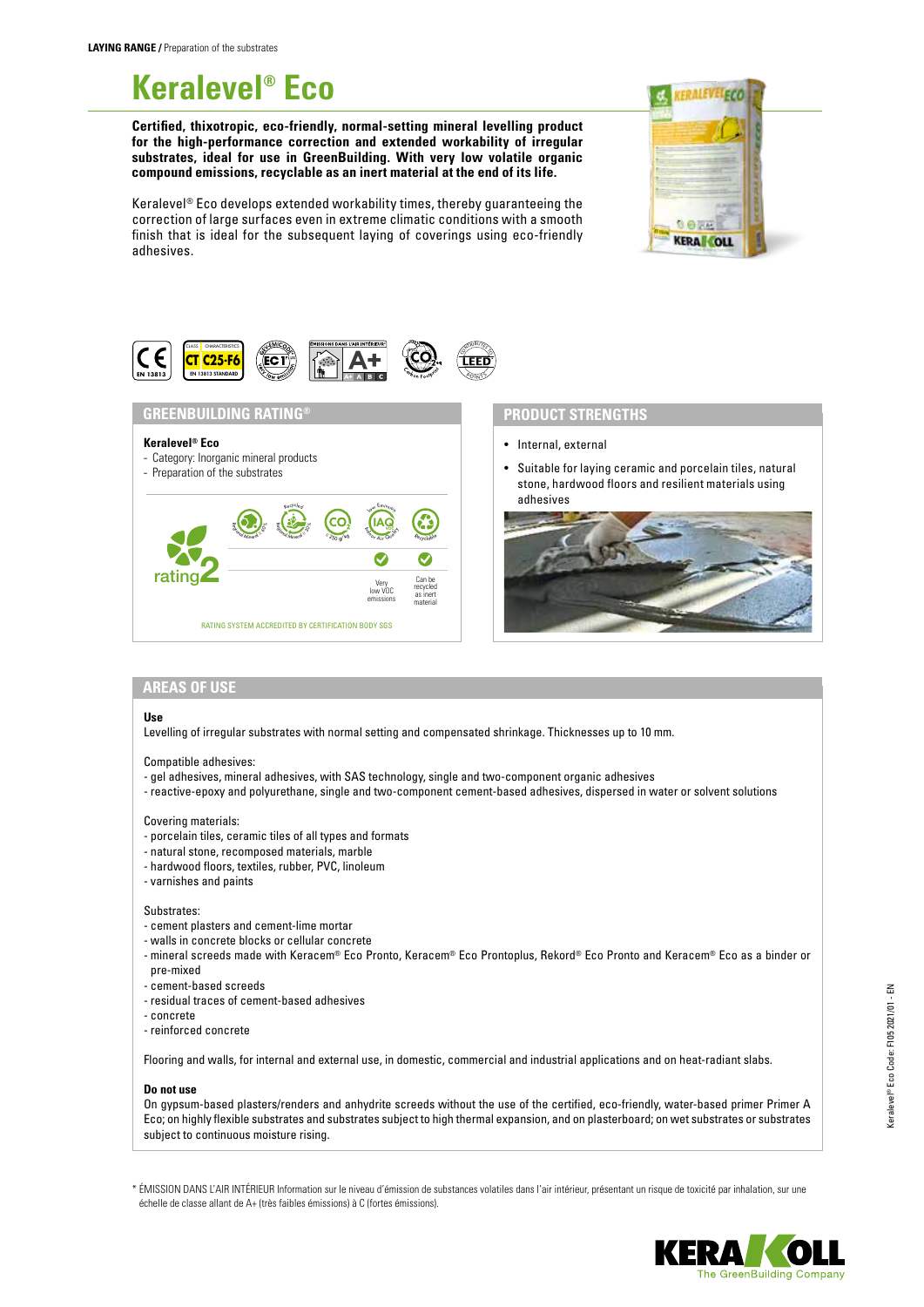## **INSTRUCTIONS FOR USE**

## **Preparation of substrates**

In general, substrates must be free of dust, oil and grease, free from any moisture rising, with no loose, flaky or imperfectly anchored parts such as residues of cement, lime, paint coatings and adhesives, which must be completely removed. The substrate must be stable, non-deformable, without cracks and have already completed the curing period of hygrometric shrinkage.

**Low-absorption substrates:** smooth substrates with very low absorbency level or which are completely non-absorbent, such as ceramic tiles, marble floor tiles, epoxy and wall paints, residual traces of oxidised adhesives and smoothed concrete coatings which are compact and properly anchored, must be prepared by means of mechanical abrasion or by application of Keragrip Eco, the water-based, eco-friendly adhesion promoter, following the instructions for use and after having carried out thorough cleaning of the surface. Any substances used for surface treatment, such as wax or parting compounds, must be removed mechanically or using specific chemical products.

**Highly absorbent substrates:** on screeds and plasters which are compact but very absorbent, first apply the certified, eco-friendly, water-based primer Primer A Eco in order to reduce and regulate the level of absorption. In the case of absorbent substrates with weak consistency, apply Keradur Eco eco-friendly, water-based deep consolidant. Respect the indicated waiting time before carrying out correction of the surface with a levelling product.

#### **Preparation**

Prepare Keralevel® Eco in a clean container by pouring in ≈ ¾ of the water required. Gradually add Keralevel® Eco to the water, mixing the paste with a low-rev (≈ 400/min.) helicoidal agitator. Add water until a homogeneous, lump-free mortar is obtained. The amount of water to be added, indicated on the packaging, is an approximate guide.

## **Application**

Apply a first layer of the product to the suitably prepared and damped substrate using a smooth spreader. Press down hard to ensure adhesion and to force the air out of the pores, after that, the thickness can be adjusted as required. If an additional correction layer is required, it must be applied as soon as the previous layer has hardened (approximately 24 hrs at +23°C 50% R.H.) after application of diluted Primer A Eco being always careful to apply adequate pressure to ensure maximum adhesion. The appearance of the surface finish may vary depending on whether a smooth steel spreader or a sponge spreader has been used for application. For subsequent laying of ceramic tiles it is always advisable to obtain a roughened, porous surface.

## **Cleaning**

Residual traces of Keralevel® Eco can be removed from tools using water before the product hardens.

## **SPECIAL NOTES**

**Joints:** all the joints located in the substrate must be respected.

**Deformable substrates:** if substrates are liable to movement, apply the Kerakoll® eco-friendly adhesion promoter suitable for the type of substrate, following the instructions for use. Attach an anti-alkali 4x5 mm size mesh and mix Keralevel® Eco Ultra with ≈ 3,3 ℓ of Keraplast Eco 337 latex and  $\approx$  3,3  $\ell$  of water.

**Gypsum-based plasters/renders:** they must be dry and treated with the certified, eco-friendly, water-based primer Primer A Eco, following the instructions for use.

**Anhydrite screeds:** they must be dry and sanded according to the manufacturer's instructions, then treated with the certified, ecofriendly, water-based primer Primer A Eco, following the instructions for use.

## **ABSTRACT**

*Certified, high-performance levelling of substrate from 1 to 10 mm thickness must be carried out using a thixotropic eco-friendly mineral levelling product, with normal setting and prolonged workability, such as Keralevel® Eco by Kerakoll Spa, compliant with EN 13813 class CT-C25-F6, GreenBuilding Rating® 2, suitable for subsequent laying of tiles after 12 – 24 hrs and for laying of natural stone, parquet and resilient materials ≈ 3 – 5 days after application, at +23°C 50% R.H. Apply the product using a smooth spreader on the previously prepared, clean and dimensionally stable substrate and finish with a rigid float. Average coverage: ≈ 1.5 kg/m2 per mm of thickness created.*

# **TECHNICAL DATA COMPLIANT WITH KERAKOLL QUALITY STANDARD**

| Appearance                                               | pre-mixed                                                                                   |                  |
|----------------------------------------------------------|---------------------------------------------------------------------------------------------|------------------|
| Specific weight                                          | $\approx$ 1.45 kg/dm <sup>3</sup>                                                           | UEAtc/CSTB 2435  |
| Mineralogical nature of inert material                   | crystalline carbonate                                                                       |                  |
| Grading                                                  | $\approx 0-600$ µm                                                                          | UNI 10111        |
| Shelf life                                               | $\approx$ 12 months from production in the original sealed packaging, protect from humidity |                  |
| Pack                                                     | 25 kg bags                                                                                  |                  |
| Mixing water                                             | $\approx 6.5 \ell / 1 \times 25$ kg bag                                                     |                  |
| Specific weight of the mixture                           | $\approx$ 1.86 kg/dm <sup>3</sup>                                                           | <b>UNI 7121</b>  |
| Pot life                                                 | $\geq 4$ hrs                                                                                |                  |
| Temperature range for application                        | from +5 $\degree$ C to +35 $\degree$ C                                                      |                  |
| <b>Maximum thickness</b>                                 | from 1 to 10 mm                                                                             |                  |
| Foot traffic                                             | $\approx$ 24 hrs                                                                            |                  |
| Waiting time before laying:                              |                                                                                             |                  |
| - ceramic tiles, terracotta                              | $\approx$ 24 hrs                                                                            |                  |
| - hardwood floors, resilient materials and natural stone |                                                                                             | $\approx$ 3 days |
| Coverage                                                 | $\approx$ 1.5 kg/m <sup>2</sup> per mm of thickness                                         |                  |